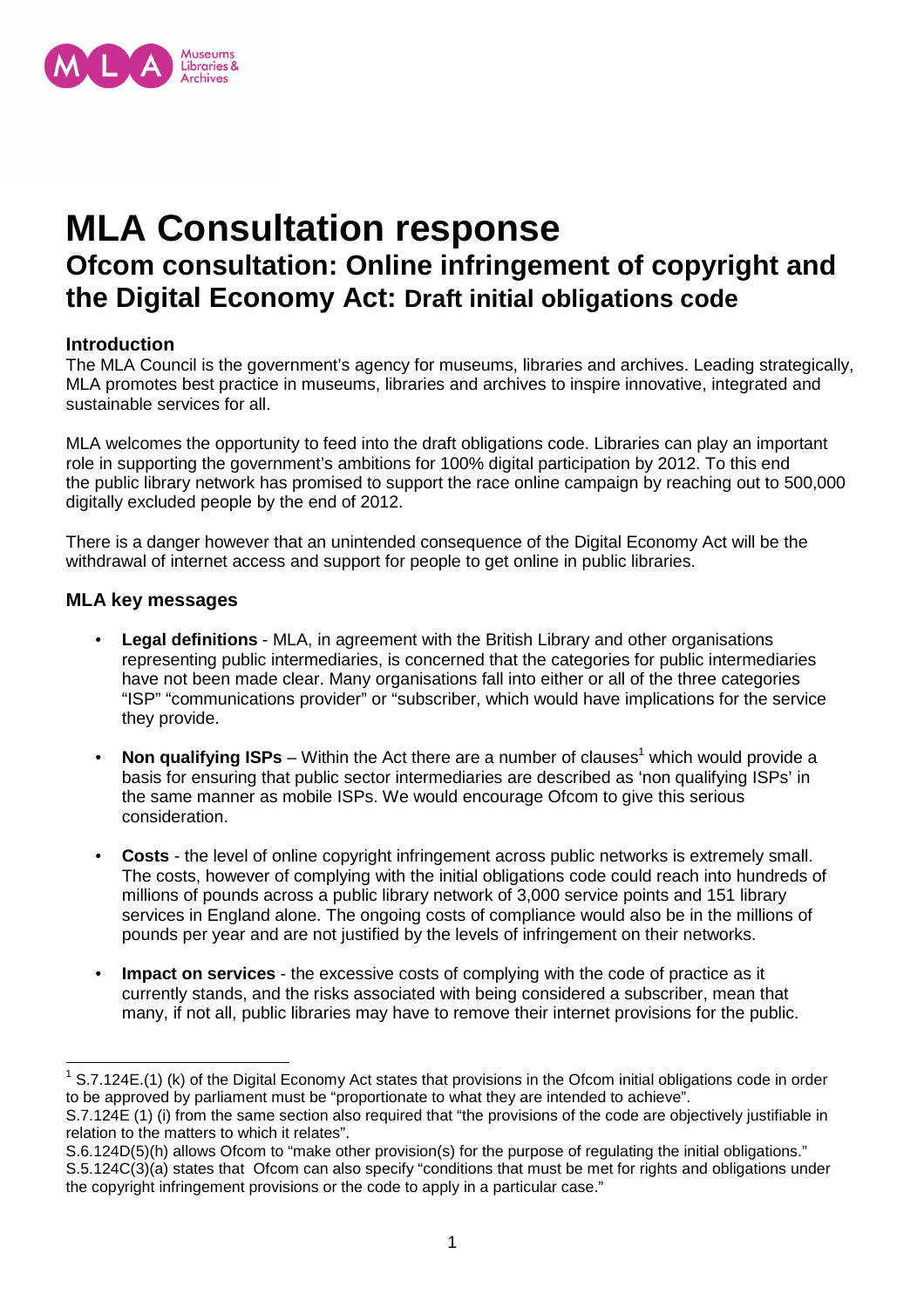

## **Response to the questions in the consultation**

Q3.1 Do you agree that Copyright Owners should only be able to take advantage of the online copyright infringement procedures set out in the DEA and the Code when they have met their obligations under the Secretary of State's Order under Section 124 of the 2003 Act?

This provision in the code implies a capacity and capability on the part of the ISP to enter into such communications with the Copyright Owners (potentially in their hundreds or even thousands), and that the ISP will have the power to enforce these obligations. It does not consider the huge administrative burden to the ISP in dealing with each individual Copyright Owner, whether any reports is eventually made or not.

Public sector intermediaries are unlikely to possess these resources. If a public library, for example, is designated as a qualifying ISP, there may be no dedicated member of staff to take on this role, and any member of staff assigned this role may not have the status or confidence to enforce the rights of ISPs set out under the code. We would ask:

- What support will be provided in this instance?
- How will Ofcom monitor whether Copyright Owners are diligently engaging with ISPs before sending out infringement notices?
- What protection will be given to small ISPs to avoid coercion?
- What redress will small ISPs have for volumes of infringement notices that are higher than those projected?

While we understand that these provisions are initially designed for a limited number of large ISPs, the code must also work for a greater number than that for which it was initially designed, who may have smaller constituencies and less resource, as there is nothing to preclude the code being extended to these in the future.

## Q3.2 Is two months an appropriate lead time for the purposes of planning ISP and Copyright Owner activity in a given notification period?

We would echo UCISA's response that two months is not long enough for a previously non-qualifying ISP to set up these systems. Nine months is a more realistic timeframe, however we would ask:

• what support will be provided to help public sector ISPs install these systems?

One public library has estimated that if in the future it were to be classed as a qualifying ISP and it were to implement logging software that would allow them to identify users, implementation would cost £47,500 with ongoing annual costs of c.£4000. Scaling this across the entire public library sector on a like for like basis, the cost for initial implementation would be £213,750,000 with ongoing annual costs to the sector of 18 million.

## Q 3.3 Do you agree with Ofcom's approach to the application of the Code to ISPs?

We fundamentally disagree with this approach as it could apply to public sector intermediaries. The terms of this section imply a clear ISP/subscriber relationship, at a fixed IP address, in a financial agreement that would be continuous and ongoing. However despite the lack of consideration of their specific circumstances, public sector intermediaries could easily come into scope if usage of their networks spikes for any reason – e.g. a particularly successful campaign to get digitally excluded people online.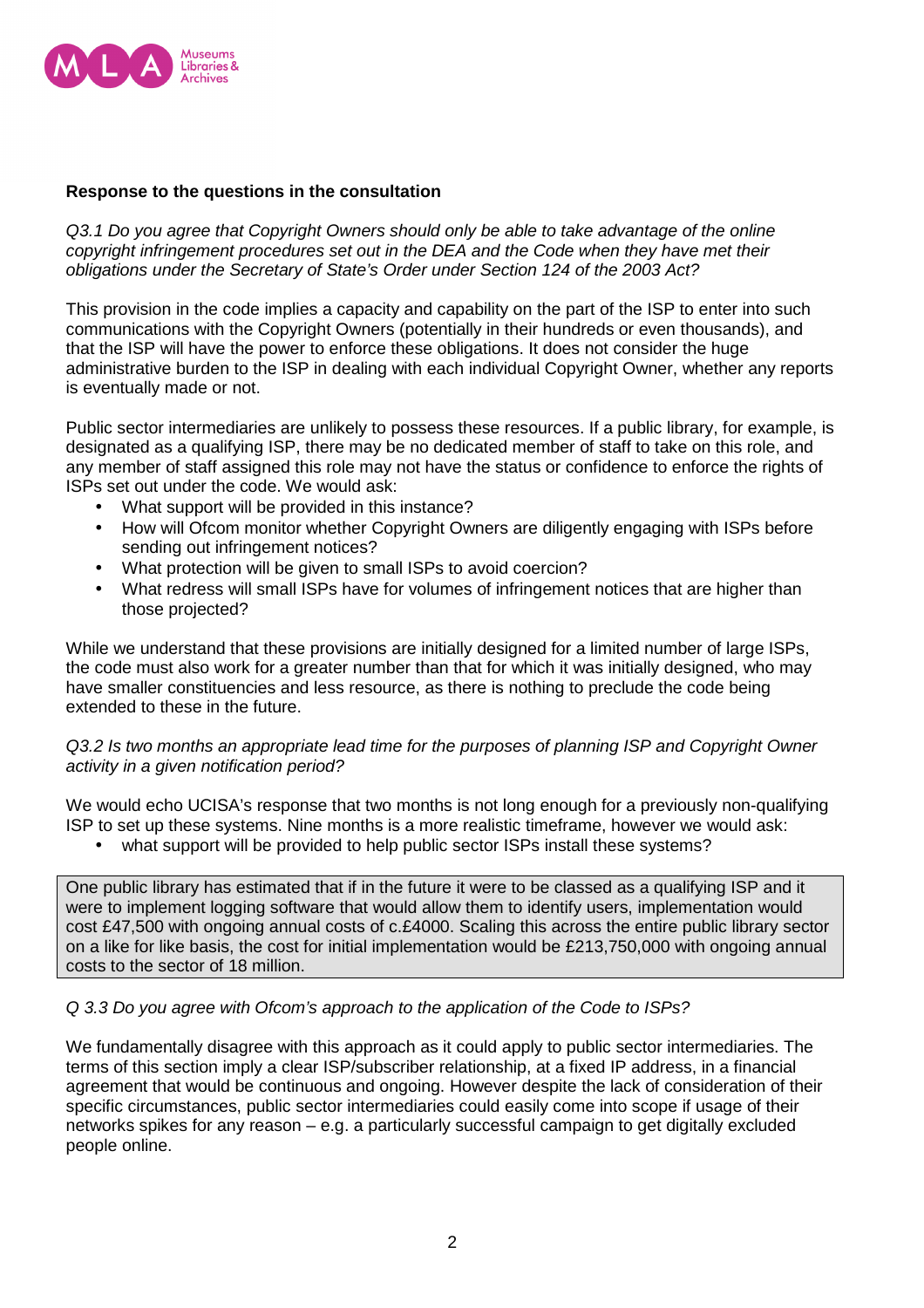

We would query:

- what reporting obligations would be put in place for ISPs to determine when they reach the 400,000 subscriber threshold
- how that threshold would be deemed to have been achieved when IP addresses can be allocated not just to subscribers but also to terminals
- whether, given the nature of the public library computer network, it is tenable to potentially consider a single public library as a subscriber under these terms, given that each service point offers hundreds of hours of public broadband access as a public service each week.

Q 3.4 Do you agree with the proposed qualification criteria for the first notification period under the Code and the consequences for coverage of the ISP market?

We would refer you to our response for Q 3.3.

Q 3.5 Do you agree with Ofcom's approach to the application of the 2003 Act to ISPs outside the initial definition of Qualifying ISP?

We would refer you to our response to Q 3.3 and would add that it would be entirely inappropriate and disproportionate to include public libraries and other public sector intermediaries as qualifying ISPs in the code. As set out above, the costs would be disproportionate to the benefit – both for the institutions involved and for the UK economy as a whole.

#### Q 3.6 Do you agree with Ofcom's approach to the application of the Act to subscribers and communications providers?

This question presupposes that Ofcom has a clear approach to the application of the Act to subscribers and communications providers. Despite the descriptions in paragraphs 3.30 and 3.31 in the consultation document it is still unclear how a subscriber would be identified in the context of a public sector network offering public access to the internet. It is also unclear who would make this decision – Ofcom, the Copyright Owner or someone else? Even the appeals process does not appear to be set up to make these distinctions.

MLA is very concerned that, by default, public libraries, museums and archives offering public internet access will be considered to be subscribers by Copyright Owners and targeted as single individuals. In the context of the extremely low threshold for sending out a CIR, public institutions offering access to hundreds of members of the public a week.

There is no mention of the application of the Act in relation to a communications provider in the current Ofcom draft code of practice and therefore we cannot comment on its suitability.

Q 4.1: Do you agree with the proposed content of CIRs?

We do not agree with this proposal as it does not require the rights holder to consider the potential that a licence has been issued by them or an agent and doesn't consider limitations and exceptions.

Q 4.2: Do you agree with our proposal to use a quality assurance approach to address the accuracy and robustness of evidence gathering?

Yes, we agree with this proposal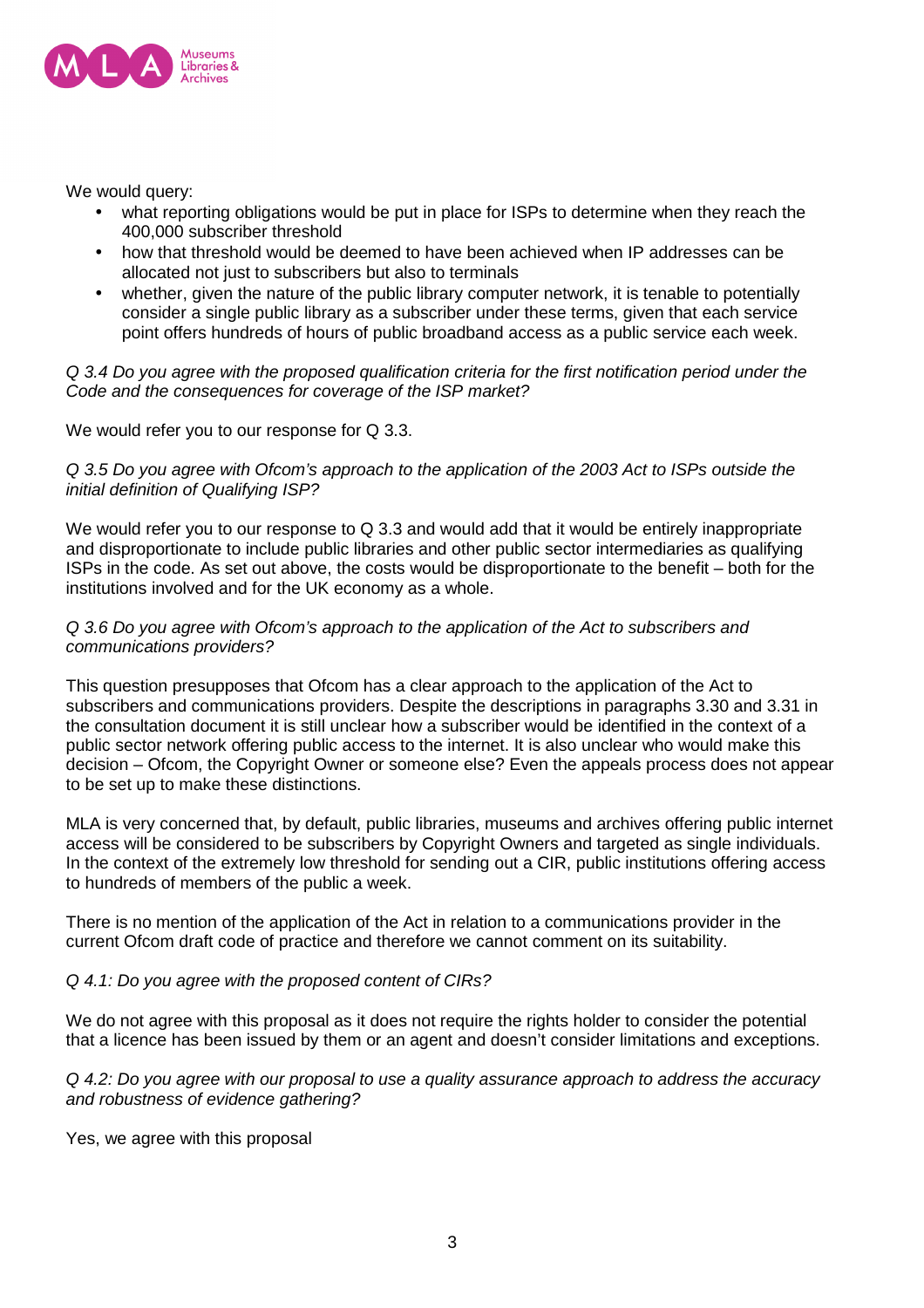

#### Q 4.3: Do you agree that it is appropriate for Copyright Owners to be required to send CIRs within 10 working days of evidence being gathered?

Yes, we agree with this proposal, however we would echo UCISA's concerns that the 10 day period be clearly defined as this will have significant implications on how long institutions are required to store usage data.

## Q 5.1 Do you agree with our proposals for the treatment of invalid CIRs?

We agree with these proposals broadly, with the following exceptions:

- It is important that one reason for not processing a CIR is that the network upon which an infringement is alleged to have taken place is the network of an excluded category / not a subscriber.
- We would also support UCISA's request for an additional reason for invalidity, relating to discrepancies in time recording between ISPs and copyright holders.

#### Q 5.2 Do you agree with our proposal to use a quality assurance approach to address the accuracy and robustness of subscriber identification?

This process is entirely sensible and proportionate where subscribers are allocated fixed IP addresses and are in long-term agreements to provide internet access with ISPs. However, in many situations on public sector networks where the public is provided with internet access, this information is very difficult to acquire. It would either require a complete change in the way that public internet access is provided or a complex monitoring system that could track individual subscribers as they move terminal or onto wi-fi networks. The costs of either intervention would be very high and, as we have stated in our introduction, could result in public access being withdrawn as financially unsustainable.

## Q 5.3: Do you agree with our proposals for the notification process?

In the instance that public libraries and other public sector intermediaries are identified as subscribers, this threshold is so low that even given the negligible levels of copyright infringement on these networks, there is a high risk that they could easily be subject to inclusion on a copyright infringement list. Given the huge numbers of people using public sector networks this would not represent a significant or persistent problem on any given network – as each notification could be triggered by separate individuals on the network. The information and education role of CIRs would therefore not work – even if the individuals responsible were identified and educated, new individuals could trigger another CIR. We would therefore argue that, in the case where public sector networks providing public access to the internet are identified as subscribers, a much higher threshold should be applied.

We would also highlight the role that public libraries play in educating the public about safe and lawful use of the internet, and would argue that Copyright Owners' money would be better spent in supporting education programmes via public intermediaries, than in prosecuting said intermediaries.

#### Q 5.4 Do you believe we should add any additional requirements into the draft code for the content of the notifications?

While this code may work well for large ISPs currently identified as 'qualifying' in relationship to domestic internet supply, it is inadequate to deal with the issue of public sector networks providing public broadband access. As it currently stands, the code will have the effect of reducing public access to the internet, particularly for the most vulnerable and excluded in society. Library services may be forced to close down their public internet access because: